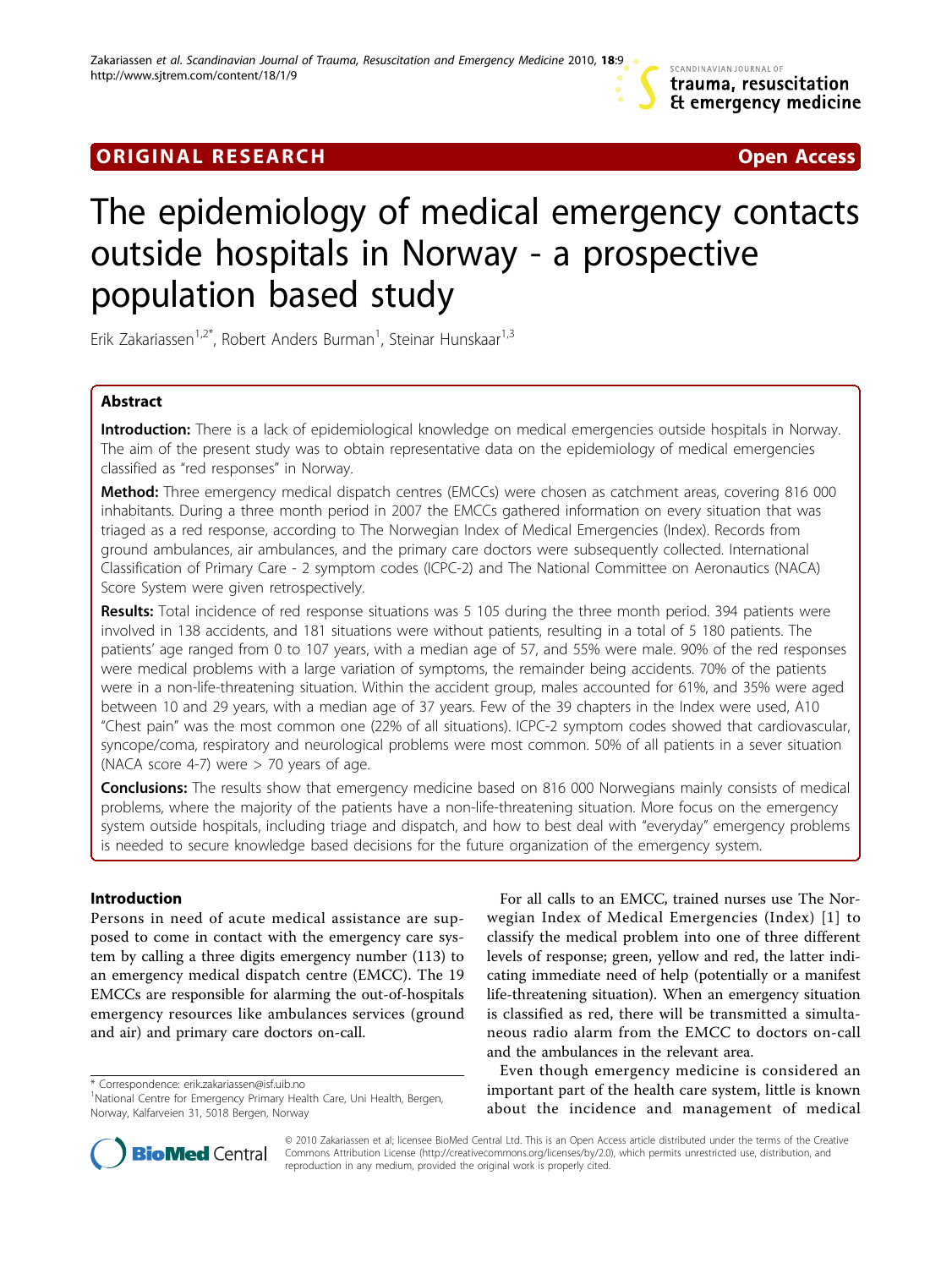emergencies outside hospitals in Norway. Emergency medicine is not a formal speciality for doctors in Norway. Still, treatment of critically ill or injured people is defined as emergency medicine. Earlier white papers and plans concerning the organisation of the emergency services underscore the lack of national statistics and scarce epidemiological knowledge [[2-4\]](#page-8-0). It has for long been anticipated a rate of about 10 red responses per 1 000 inhabitants per year, but this figure has not been supported by valid statistics or scientific studies [[3\]](#page-8-0). Data from a representative sample of Norwegian out-of-hours districts showed a rate of 9 red responses per 1 000 inhabitants per year, but this number was based on data from local emergency communication centres, not EMCCs [[5,6](#page-8-0)]. A recent study from a single island municipality with approximately 4 000 inhabitants found an incidence of 27 medical emergencies per 1 000 inhabitants per year [[7](#page-8-0)]. However, the definition of an emergency was wider in this study than the classification of a red response based on the Index of Medical emergencies from EMCCs.

There seems to be a scarce literature with broad epidemiological approach to pre-hospital emergencies in general. Most studies deal with specific emergency problems like cardiac arrest, chest pain or trauma [[8-14](#page-8-0)]. One study in Norway has a wider epidemiological scope [[7\]](#page-8-0). More epidemiological knowledge is needed to make the right decisions for policy makers and leaders of the health care services.

To obtain representative data on the epidemiology of medical emergencies classified as "red response" by the EMCCs, we performed a large prospective population based study.

# Materials and methods

For data collection we chose and cooperated with a strategic sample of three EMCCs, located at Haugesund, Stavanger and Innlandet hospitals, covering Rogaland, southern part of Hordaland, Hedmark, and Oppland counties, covering a total of 69 581  $km^2$  (21% of the total area ofNorway) and 816 000 inhabitants (18% of the total population). Data registration was performed prospectively during a period of three months, from October 1<sup>st</sup> to December 31<sup>st</sup> 2007.

# Variables

All EMCCs use a software system called Acute Medical Information System (AMIS) to record all incoming situations. Usage of the AMIS system results in an electronic form with registration of each incident (not the individual patient). The AMIS form contains basic information about the situation, the patient(s), all available logistics (date, time registration for incoming alarm and all alarms and electronic messages sent to the different prehospital resources, who responded and when), and to where the patients are transported (left at scene, home, casualty clinic, hospital).

Based on the immediate available information, the EMCC operator (usually a specially trained nurse) gives the situation a clinical criteria code with a response level based on the Index [[1](#page-8-0)]. The Index is based on ideas from the Criteria Based Dispatch system in the US [[15\]](#page-8-0), and was first published in 1994. Clinical symptoms, findings and situations are categorised into 39 chapters. Each chapter is subdivided into a red, yellow and green criteria based section, correlating to the appropriate level of response. Red colour is defined as an "acute" response, with the highest priority. Yellow colour is defined as an "urgent" response, with a high, but lower priority. Green colour is defined as a "non-urgent" response, with the lowest priority.

Copies of all AMIS forms involving situations classified as red responses were sent the project manager every second week throughout the study. The EMCCs also sent copies of ambulance records from all red responses which involved ground or boat ambulances. In situations where doctors on-call or air ambulances had been involved, copies of medical records were requested by mail from the project manager directly to the person or agency involved. Several reminders were needed during collection of medical records from different parts of the health care system and continued until October 2008. To secure a uniform recording of the variables in the AMIS program, a meeting between the persons in charge of the participating EMCCs was held.

Based on information from all AMIS forms and medical records we classified the situations according to the International Classification of Primary Care - 2 (ICPC - 2) [\[16\]](#page-8-0). The ICPC-2 is structured into 7 components and 17 chapters from A to Z depending on the body system to which the problem belongs (table [1\)](#page-2-0).

Component 1 (codes -01 to -29) provides codes for symptoms and complaints. The analyses in this study were based on codes from the symptom component solely. Each patient was given one code only (e.g. D01 for abdominal pain or N07 for convulsions). For further analyses the symptom-codes were aggregated into clinically connected and appropriate groups based on the chapters from A to Z. ICPC codes were classified in medical records from the doctors on-call. All other ICPC codes were classified by two members of the research team with experience in emergency medicine. Main symptom was used for ICPC coding

Based on all available information according to The National Committee on Aeronautics (NACA) Score System [\[17\]](#page-8-0), the severity of the medical problem was classified (table [2](#page-2-0)).

The NACA score system was chosen because it is easy to use retrospectively and the air ambulances use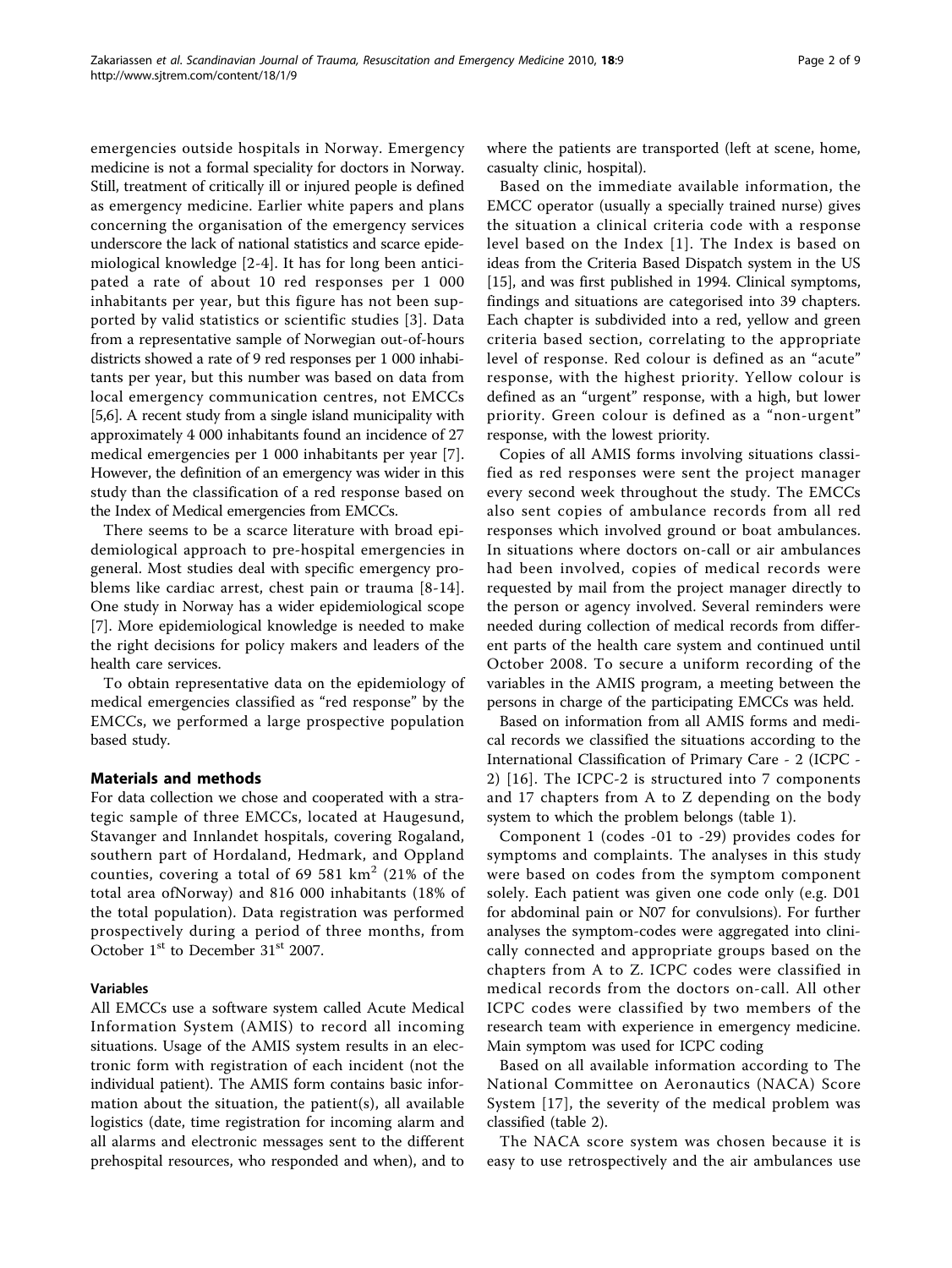| <b>ICPC</b> | Body system                                    |
|-------------|------------------------------------------------|
| A           | General and unspecified                        |
| B           | Blood, blood-forming organs, lymphatic, spleen |
| D           | Digestive                                      |
| F           | Eye                                            |
| Н           | Ear                                            |
| K           | Circulatory                                    |
| L           | Musculoskeletal                                |
| N           | Neurological                                   |
| P           | Psychological                                  |
| R           | Respiratory                                    |
| S           | Skin                                           |
| Т           | Endocrine, metabolic and nutritional           |
| U           | Urology                                        |
| W           | Pregnancy, childbearing, family planning       |
| X           | Female genital system                          |
| Y           | Male genital system                            |
| Ζ           | Social problems                                |

<span id="page-2-0"></span>Table 1 International Classification of Primary Care (ICPC)

Table 2 National Committee on Aeronautics (NACA)

| Score<br>level    | <b>Patient status</b>                                                              |
|-------------------|------------------------------------------------------------------------------------|
| NACA 0            | No injury or illness                                                               |
| NACA 1            | Not acute life-threatening disease or injury                                       |
| NACA <sub>2</sub> | Acute intervention not necessary; further diagnostic<br>studies needed             |
| NACA 3            | Severe but not life threatening disease or injury; acute<br>intervention necessary |
| NACA 4            | Development of vital (life threatening) danger possible                            |
| NACA 5            | Acute vital (life threatening) danger                                              |
| NACA 6            | Acute cardiac or respiratory arrest                                                |
| NACA 7            | Death                                                                              |

NACA score as a routine for their patients. The patient's status is classified from 0 to 7, zero indicating no disease or injury, while seven indicates the patient being dead. NACA score was in the analyses categorised as NACA 0-1, indicating a patient either with no symptoms/injuries or in no need of medical treatment, NACA 2-3, indicating need of medical help where value 3 indicates need of hospitalisation, but still not a life-threatening situation. NACA 4-6 indicates potentially (4) and definitely life-threatening medical situations (5 and 6) and NACA 7 is a dead person. NACA scores were classified prospectively in patients transported by air ambulance, and the scores were found in the medical records. All other NACA scores were classified by two members of the research team with experience in emergency medicine. In case of multi-patient accidents the most severely injured patient was included from each situation.

#### Statistical analyses

The statistical analyses were performed using Statistical Package for the Social Sciences (SPSS version 15). Standard univariate statistics were used to characterise the sample. Skewed distributed data are presented as median with 25-75% percentiles. Rate is presented as numbers of red responses per 1 000 inhabitants per year with a 95% confidence interval (CI). A p-value of  $< 0.05$ was considered significant. Index categories were merged into the five most used (A01/A02 "Unconscious", A05 "Ordered mission", A06 "Inconclusive problem", A10 "Chest pain" and A34/A35 "Accidents") and one category containing the rest, called "All Other" in the analyses. In the analysis of diurnal variations, NACA scores were dichotomised to non life-threatening or lifethreatening situations. In 64 patients we were not able to extract information on gender, patients' whereabouts in 82 situations and where patients where brought to in 50 situations. In 435 situations it was not possible to decide NACA score and in 39 situations ICPC symptoms score.

#### Ethics and approvals

Approval of the study was given by the Privacy Ombudsman for Research, Regional Committee for Medical Research Ethics, and the Norwegian Directorate of Health.

### Results

The three participating EMCC-districts collected 5 738 AMIS forms for the study, of which 633 were excluded, due to e.g. situations not being red responses and duplicates (fig [1](#page-3-0)).

Total incidence of red response situations was then 5 105 during the three month period corresponding to a rate of 25.1 (24.4-25.7) situations per 1 000 inhabitants per year. Innlandet had a rate of 30.6 (29.4-31.8), Stavanger 20.0 (19.0-21.0) and Haugesund 22.9 (21.4-24.3) Differences in rates between the three EMCC areas was all statistically significant ( $p < 0.000$ ). In 104 situations the mission was aborted (no patients), six situations concerned allocation of ambulance resources (no patients) and 71 situations were support to other emergency units (fire and police departments, no patients). 394 patients were involved in 138 accidents, resulting in 256 more patients than situations in which 77 situations had 2 patients, 30 situations had 3 patients, and 16, 9 and 6 situations had 4, 5 and 6 or more patients, respectively. The total number of patients was 5 180 which corresponds to a rate of 25.5 (24.7-26.1) patients per 1 000 inhabitants per year. Of the 256 extra patients from the accidents, 98% had a NACA score of 3 or lower, one was dead. The 256 extra patients, all interrupted missions, allocations of ambulances, and support to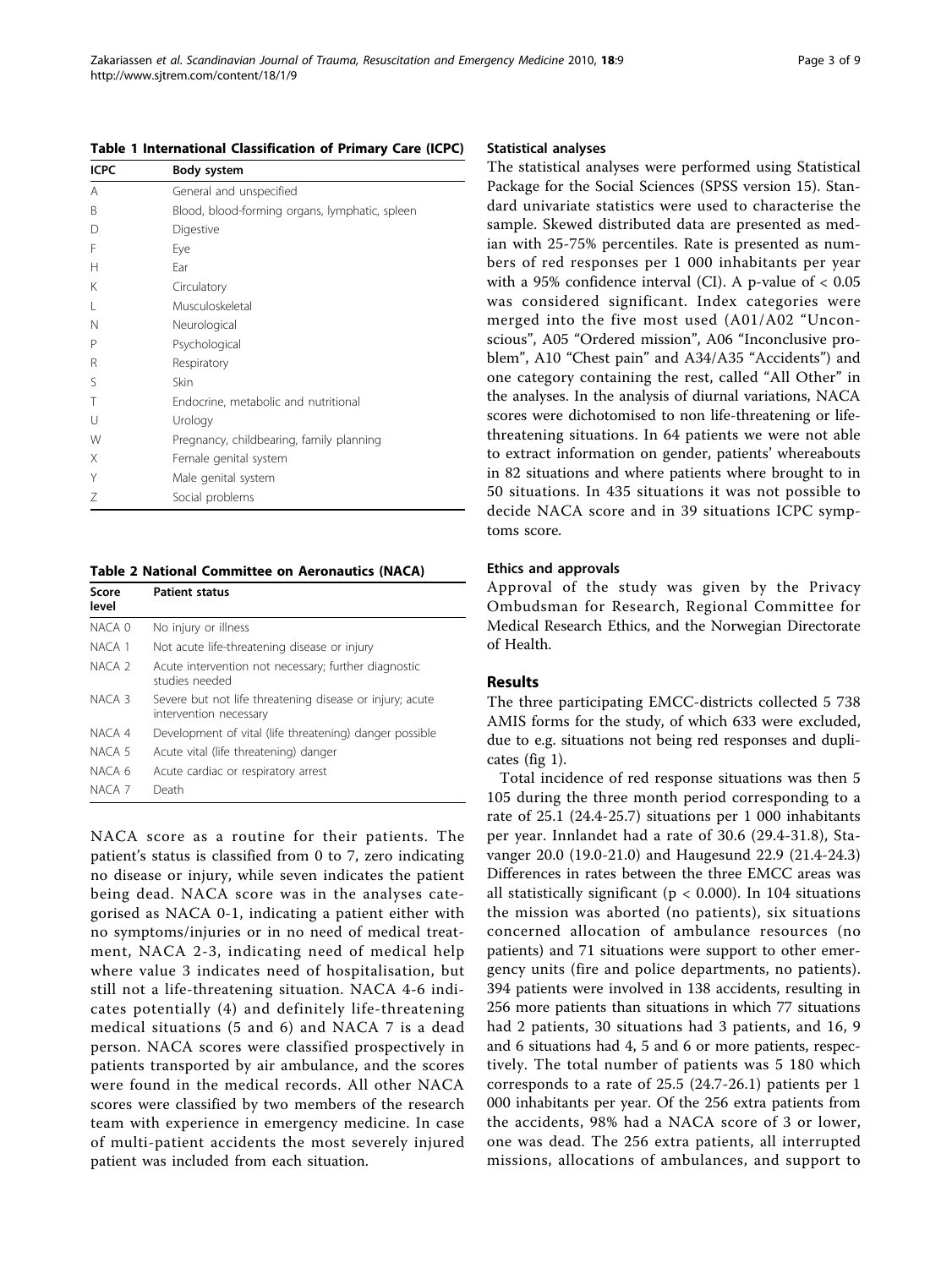<span id="page-3-0"></span>Zakariassen et al. Scandinavian Journal of Trauma, Resuscitation and Emergency Medicine 2010, 18:9 http://www.sjtrem.com/content/18/1/9



other emergency units were excluded from further statistical analyses, and the material thus consists of the remaining 4 924 red response situations with the same number of patients.

# Demography and Index categories

The patients' age ranged from 0 to 107 years, with a median age of 57 (33-75). The gender distribution showed 55% men with median age 55, and 45% women with median age 58. Table [3](#page-4-0) shows the five most common Index categories. The mostly used Index category was A10 "Chest pain" for both genders, and more than 80% of the patients with chest pain were over the age of 50. Index category A34/A35 "Accidents" constituted 12%, where 35% of the patients were between 10 and 29 years, and males accounted for 61%.

The incidence of red responses was higher during daytime (0800-1529) compared to night time (2300-0759) for most of the Index categories, except for category "all other" which had only minor skewness around the clock (table [4](#page-5-0)). A34/A35 "Accidents" showed the highest incidence during daytime with a proportion of 45% (table [4](#page-5-0)).

A29 "Breathing difficulties" was the most used Indexcategory in the "all other" group with nearly 5% of the total. Approximately half of all patients in the youngest age group had "all other" medical problems and convulsions (A23) was the most common Index category with 14% of the situations. Seven Index categories were each used five times or less and six were not used at all.

#### Severity of injury and illness

NACA-score could be set in 4 489 (91%) of the 4 924 situations with patients (table [4\)](#page-5-0). Males constituted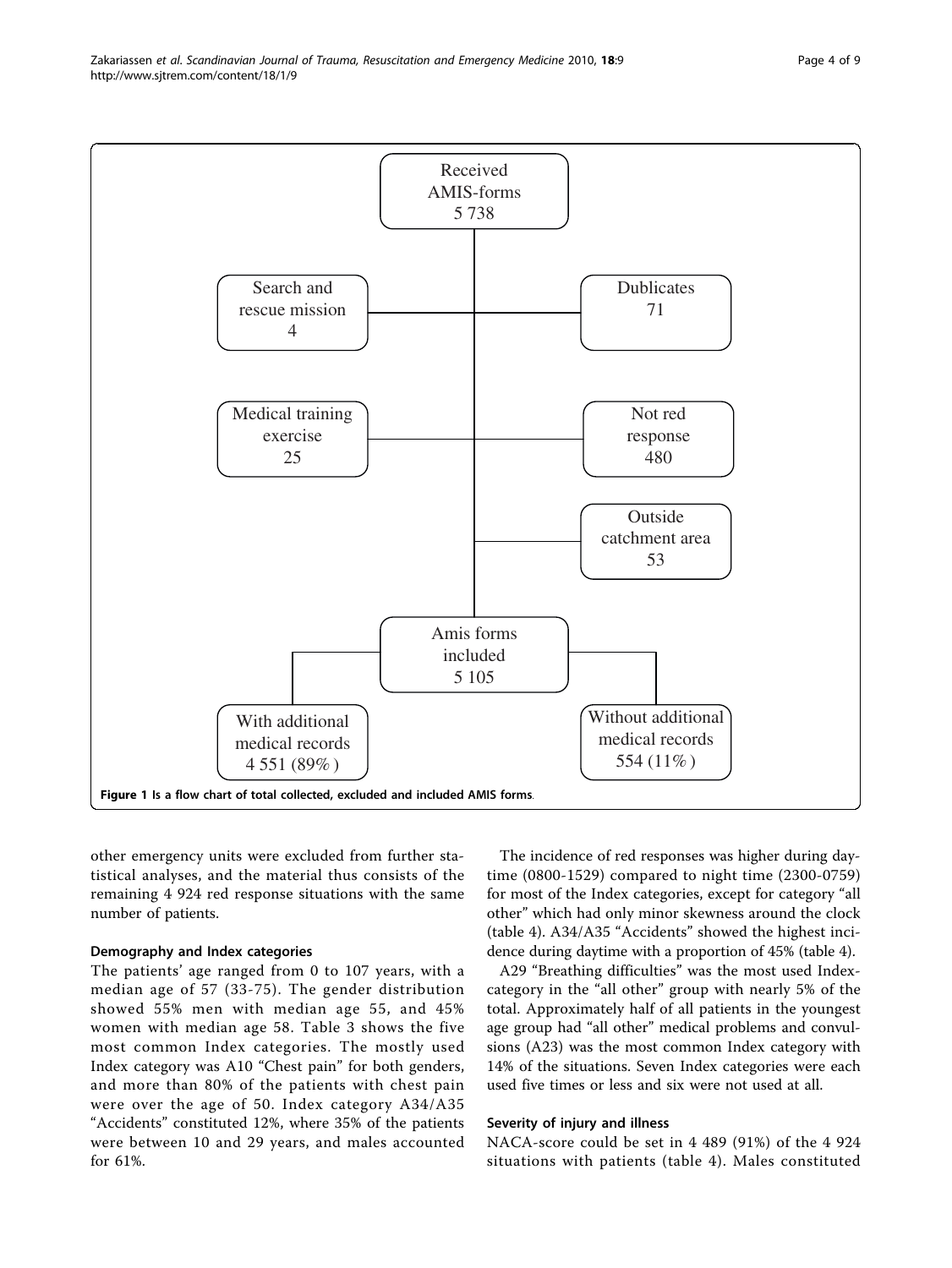|                                        | A01/02<br><b>Unconscious</b> |                | A05<br>Ordered mission* |                | A06<br>Inconclusive<br>problem |                | A10<br>Chest pain |              |                | All other<br>A34/35<br><b>Accidents</b><br>categories |         |                | <b>Total</b> |     |
|----------------------------------------|------------------------------|----------------|-------------------------|----------------|--------------------------------|----------------|-------------------|--------------|----------------|-------------------------------------------------------|---------|----------------|--------------|-----|
|                                        | n                            | $\%$           | n                       | %              | n                              | %              | n                 | %            | n              | $\%$                                                  | n       | %              | n            | %   |
| Patients                               | 410                          | 8              | 864                     | 18             | 707                            | 14             | 1 0 9 8           | 22           | 565            | 12                                                    | 1 2 8 0 | 26             | 4 9 2 4      | 100 |
| Male                                   |                              |                |                         |                |                                |                |                   |              |                |                                                       |         |                |              |     |
| 0-9 years                              | 11                           | 6              | 44                      | 24             | 24                             | 14             | $\overline{2}$    | $\mathbf{1}$ | 15             | 8                                                     | 85      | 47             | 181          | 100 |
| 10-29 years                            | 34                           | 8              | 55                      | 14             | 58                             | 14             | 13                | 3            | 119            | 30                                                    | 123     | 31             | 402          | 100 |
| 30-49 years                            | 38                           | $\overline{7}$ | 80                      | 15             | 70                             | 13             | 111               | 21           | 97             | 19                                                    | 128     | 25             | 524          | 100 |
| 50-69 years                            | 62                           | $\overline{7}$ | 133                     | 16             | 132                            | 16             | 275               | 33           | 70             | $\mathsf 9$                                           | 158     | 19             | 830          | 100 |
| > 70 years                             | 81                           | 11             | 126                     | 18             | 131                            | 18             | 211               | 29           | 32             | 5                                                     | 139     | 19             | 720          | 100 |
| Total                                  | 226                          | 9              | 438                     | 16             | 415                            | 16             | 612               | 23           | 333            | 12                                                    | 633     | 24             | 2 657        | 100 |
| Female                                 |                              |                |                         |                |                                |                |                   |              |                |                                                       |         |                |              |     |
| 0-9 years                              | 20                           | 16             | 20                      | 16             | 11                             | 10             | $\mathbf{1}$      | $\mathbf{1}$ | 8              | 6                                                     | 63      | 51             | 123          | 100 |
| 10-29 years                            | 28                           | 8              | 56                      | 16             | 39                             | 11             | 12                | 3            | 76             | 21                                                    | 151     | 42             | 362          | 100 |
| 30-49 years                            | 29                           | $\overline{7}$ | 80                      | 19             | 55                             | 13             | 67                | 16           | 50             | 12                                                    | 152     | 35             | 433          | 100 |
| 50-69 years                            | 23                           | 5              | 81                      | 17             | 75                             | 15             | 156               | 32           | 45             | 9                                                     | 110     | 23             | 490          | 100 |
| > 70 years                             | 77                           | 10             | 171                     | 21             | 110                            | 14             | 249               | 31           | 31             | $\overline{4}$                                        | 157     | 20             | 795          | 100 |
| Total                                  | 177                          | 8              | 408                     | 19             | 290                            | 13             | 485               | 22           | 210            | 9                                                     | 633     | 29             | 2 2 0 3      | 100 |
| Patients' whereabouts                  |                              |                |                         |                |                                |                |                   |              |                |                                                       |         |                |              |     |
| At home                                | 243                          | 9              | 349                     | 12             | 416                            | 15             | 833               | 30           | 87             | 3                                                     | 882     | 31             | 2 8 1 0      | 100 |
| Casualty clinic                        | $\overline{4}$               | 3              | 115                     | 77             | 3                              | $\overline{2}$ | 17                | 11           | $\mathbf{1}$   | $\mathbf{1}$                                          | 10      | 6              | 150          | 100 |
| Doctor's surgery                       | $\overline{2}$               | 1              | 105                     | 54             | $\overline{4}$                 | $\overline{2}$ | 62                | 32           | $\overline{4}$ | $\overline{2}$                                        | 19      | 9              | 199          | 100 |
| Public area                            | 113                          | 9              | 65                      | 6              | 221                            | 19             | 94                | 8            | 442            | 37                                                    | 249     | 21             | 1 1 8 4      | 100 |
| Hospitals                              | $\mathbf 0$                  | $\mathbf{0}$   | 137                     | 87             | $\mathbf 0$                    | $\mathbf 0$    | 9                 | 6            | $\mathbf 0$    | $\mathbf 0$                                           | 11      | $\overline{7}$ | 157          | 100 |
| Nursing home                           | 22                           | 9              | 64                      | 27             | 34                             | 15             | 51                | 22           | $\overline{2}$ | $\mathbf{1}$                                          | 60      | 26             | 233          | 100 |
| Other                                  | 13                           | 12             | 12                      | 11             | 21                             | 19             | 20                | 18           | 15             | 14                                                    | 29      | 26             | 110          | 100 |
| Total                                  | 397                          | 8              | 849                     | 18             | 699                            | 15             | 1 0 8 6           | 22           | 551            | 11                                                    | 1 260   | 26             | 4 8 4 2      | 100 |
| Patients brought to                    |                              |                |                         |                |                                |                |                   |              |                |                                                       |         |                |              |     |
| Casualty clinic                        | 57                           | 8              | 76                      | 10             | 151                            | 21             | 155               | 21           | 105            | 14                                                    | 187     | 26             | 731          | 100 |
| Hospital via casualty clinic           | 27                           | 5              | 76                      | 15             | 100                            | 19             | 127               | 24           | 52             | 10                                                    | 138     | 27             | 520          | 100 |
| Directly hospital, doctor involved     | 107                          | 6              | 544                     | 32             | 145                            | 8              | 424               | 25           | 159            | 9                                                     | 337     | 20             | 1 7 1 6      | 100 |
| Directly hospital, doctor not involved | 102                          | 9              | 87                      | $\overline{7}$ | 175                            | 15             | 274               | 23           | 175            | 15                                                    | 364     | 31             | 1 1 7 7      | 100 |
| Remained on site                       | 42                           | 8              | 55                      | 11             | 82                             | 16             | 100               | 19           | 43             | 8                                                     | 200     | 38             | 522          | 100 |
| Deceased                               | 64                           | 38             | 12                      | $\overline{7}$ | 37                             | 22             | 10                | 6            | 14             | 9                                                     | 30      | 18             | 167          | 100 |
| Taken care of by other                 | 5                            | 12             | 3                       | $\overline{7}$ | 11                             | 27             | $\overline{2}$    | 5            | 8              | 20                                                    | 12      | 29             | 41           | 100 |
| Total                                  | 404                          | 8              | 853                     | 18             | 701                            | 15             | 1 0 9 2           | 22           | 556            | 11                                                    | 1 268   | 26             | 4 8 7 4      | 100 |

<span id="page-4-0"></span>Table 3 The most frequent used Index categories by patients' gender, age, whereabouts and to where the patients were brought.

The variables have some missing data and the total may not add up to 4 924 for all groups.

\* Mission ordered by health personnel or other emergency units, i.e. transport directly to hospital or ambulance assistance to other emergency

68% of the 246 patients with NACA 6-7. Patients >70 years accounted for 50% of the 1 280 patients with potentially/manifest life-threatening medical situations pronounced dead (NACA 4 and higher). Median age of the dead patients was 69 (53-81).

More than 60% of the patients were in category NACA 2-3. Also a large majority of the accidents (81%) were given NACA-score 0-3, indicating non-life threatening situations. Considering the 166 patients that were pronounced dead on arrival or resuscitated without return of spontaneous circulation (NACA 7), 64 (39%) were given the code A01/A02 "Unconscious", 37 (22%) A06 "Inconclusive problem", 14 (8%) A34/A35 "Accidents", and 10 (6%) A10 "Chest pain". The percentage of patients with non life-threatening conditions increased from 70% at daytime to 74% at night, while life-threatening conditions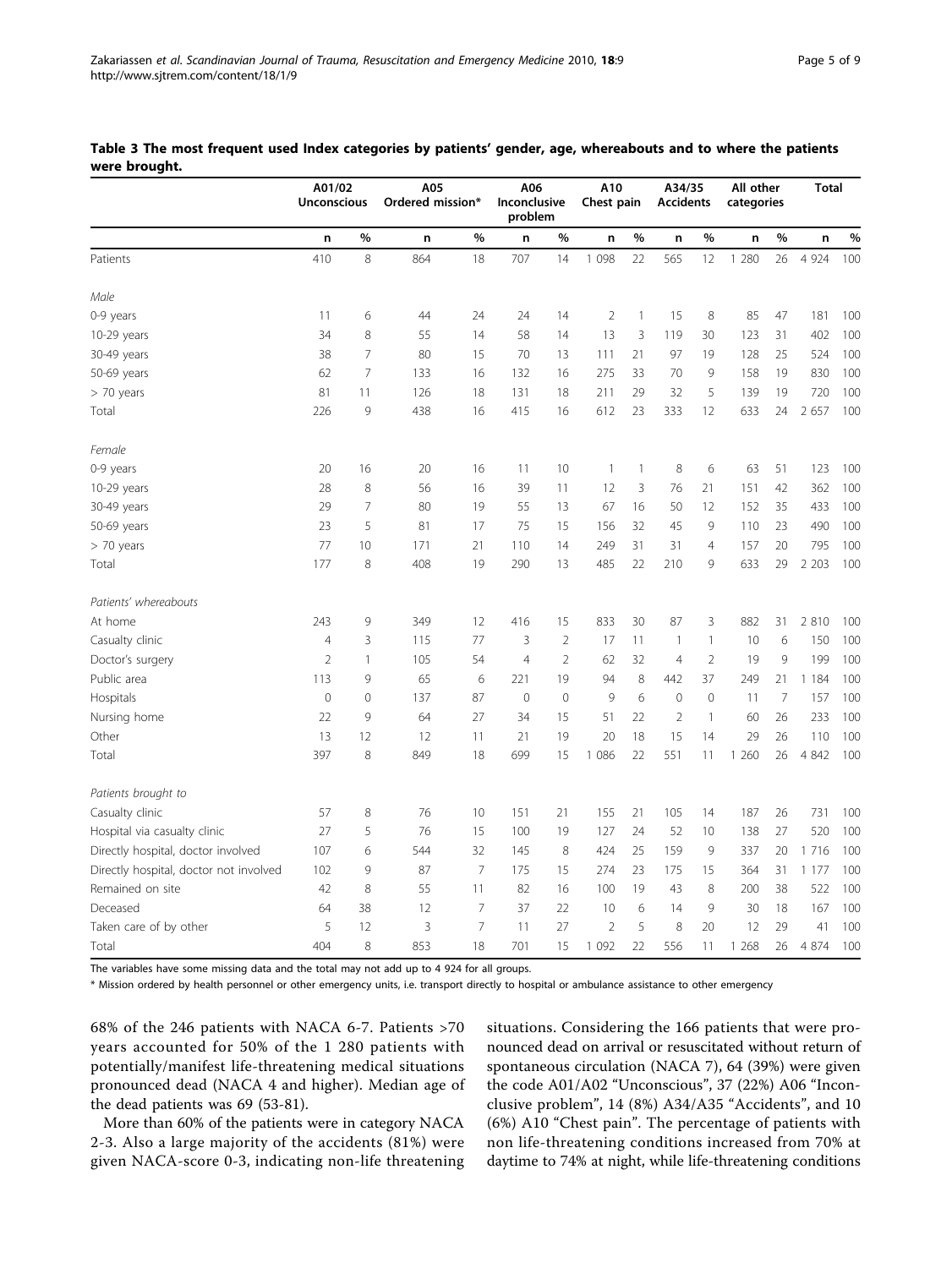|                | A01/02<br><b>Unconscious</b> |     | A05<br>Ordered mission |     | A06<br>Inconclusive problem |      | A10<br>Chest pain |     | A34/35<br><b>Accidents</b> |     | All other<br>categories |     | <b>Total</b> |                |
|----------------|------------------------------|-----|------------------------|-----|-----------------------------|------|-------------------|-----|----------------------------|-----|-------------------------|-----|--------------|----------------|
|                | n                            | %   | n                      | %   | n                           | $\%$ | n                 | %   | n                          | %   | n                       | %   | n            | %              |
| Time of day    |                              |     |                        |     |                             |      |                   |     |                            |     |                         |     |              |                |
| 0800-1529      | 170                          | 41  | 367                    | 43  | 275                         | 39   | 393               | 36  | 256                        | 45  | 439                     | 34  | 897          | 39             |
| 1530-2259      | 137                          | 34  | 292                    | 34  | 266                         | 38   | 368               | 34  | 211                        | 38  | 447                     | 35  | 721          | 35             |
| 2300-0759      | 103                          | 25  | 199                    | 23  | 160                         | 23   | 332               | 30  | 97                         | 17  | 388                     | 31  | 279          | 26             |
| Total          | 410                          | 100 | 858                    | 100 | 701                         | 100  | 093               | 100 | 561                        | 100 | 274                     | 100 | 4 8 9 7      | 100            |
| NACA-score     |                              |     |                        |     |                             |      |                   |     |                            |     |                         |     |              |                |
| $0 - 1$        | 38                           | 10  | 44                     | 6   | 95                          | 15   | 87                | 9   | 101                        | 19  | 86                      | 7   | 451          | 10             |
| $2 - 3$        | 163                          | 43  | 465                    | 59  | 418                         | 65   | 631               | 65  | 326                        | 62  | 747                     | 63  | 2 7 5 0      | 61             |
| $4-6$          | 117                          | 30  | 265                    | 34  | 96                          | 15   | 243               | 25  | 83                         | 16  | 318                     | 27  | 122          | 25             |
| $\overline{7}$ | 64                           | 17  | 11                     |     | 37                          | 5    | 10                | 1   | 14                         | 3   | 30                      | 3   | 166          | $\overline{4}$ |
| Total          | 382                          | 100 | 785                    | 100 | 646                         | 100  | 971               | 100 | 524                        | 100 | 1 1 1 8                 | 100 | 4 4 8 9      | 100            |

<span id="page-5-0"></span>Table 4 The most frequent used Index categories by time of day and NACA-score.

Due to some missing data total numbers will not add up to 4 924 for all groups.

decreased from 30% at daytime to 26% at night. Differences in NACA distribution between the districts were not statistical significant ( $p > 0.05$ ).

#### Patients' whereabouts and final level of care

Table [3](#page-4-0) also describes the patients' whereabouts and where the patients were brought, by Index categories. Overall, 58% of the 4 924 patients were residing at home or at private facilities, while one fourth were in public areas. The primary health care services (casualty clinics, doctors' surgeries and nursing homes) constituted 12% of the patients' whereabouts. 77% of the situations with A10 "Chest pain" were in private homes and 80% of the situations with A34/A35 "Accidents" were in public places.

A total of 3 413 (70%) patients were brought to a hospital, either via the casualty clinic (11%) or directly with (35%) or without (24%) being examined by a doctor first. Patients who remained on site accounted for 11% of the patients. The table also shows that in 26% of the situations, the casualty clinics were directly involved in patient care, either as final place of treatment or by examination and subsequent referrals to hospital. Considering the accidents alone, 28% of the 556 patients were brought to a casualty clinic. Among the 77 patients with diabetes as the main cause of contact with the EMCC, 73% remained on site after treatment.

### ICPC symptom score

In 4 551 (92%) patients we retrieved one or more medical record, and in 99% of all patients a symptom-code was registered. Table [5](#page-6-0) shows the symptom distribution where 89% had medical symptoms, while injuries/traumas accounted for 11% of the patients. Cardiovascular

symptoms was the most common symptom group ( $N = 1$ ) 389, 28%), and loss of consciousness second, accounting for 945 of the situations (19%). Chest pain or pain related to the heart dominated the cardiovascular patients with 95%. Of the 465 patients categorised under "Other", 23% had a problem related to pregnancy or labour.

Most of the symptom groups were more or less equally gender distributed for all ages, except for traumas/injuries with a large male majority (63% of the 521 situations). Cardiovascular symptoms were common among the men over the age of 30, with a peak incidence in the age group "50-69 years" ( $N = 346$ ; 42%), while the female patients with cardiovascular symptoms tended to be older with a peak incidence in the age group "> 70 years" ( $N = 329$ ; 42%). Traumas were most common in the age group 10-29 years, dominated by young males with 29% of the 399 situations in this group. In the youngest age group (0-9 years), neurological symptoms dominated in both genders, with 32% of the 180 situations among the boys, and 43% of the 123 situations among the girls.

Table S1; additional file [1](#page-8-0) shows the Index categories A05 "Ordered mission" and A06 "Inconclusive problem" by gender, age and the patients' whereabouts. More than a third of the patients with code A05 had cardiovascular symptoms, while the symptom "Injury/trauma" (6%) was used the least. For gender there were only minor differences between the symptom groups.

# **Discussion**

Based on our comprehensive, prospective and population based study, estimated rate of red response patients was about 25 per 1 000 inhabitants per year in Norway. However, differences in rates between the three districts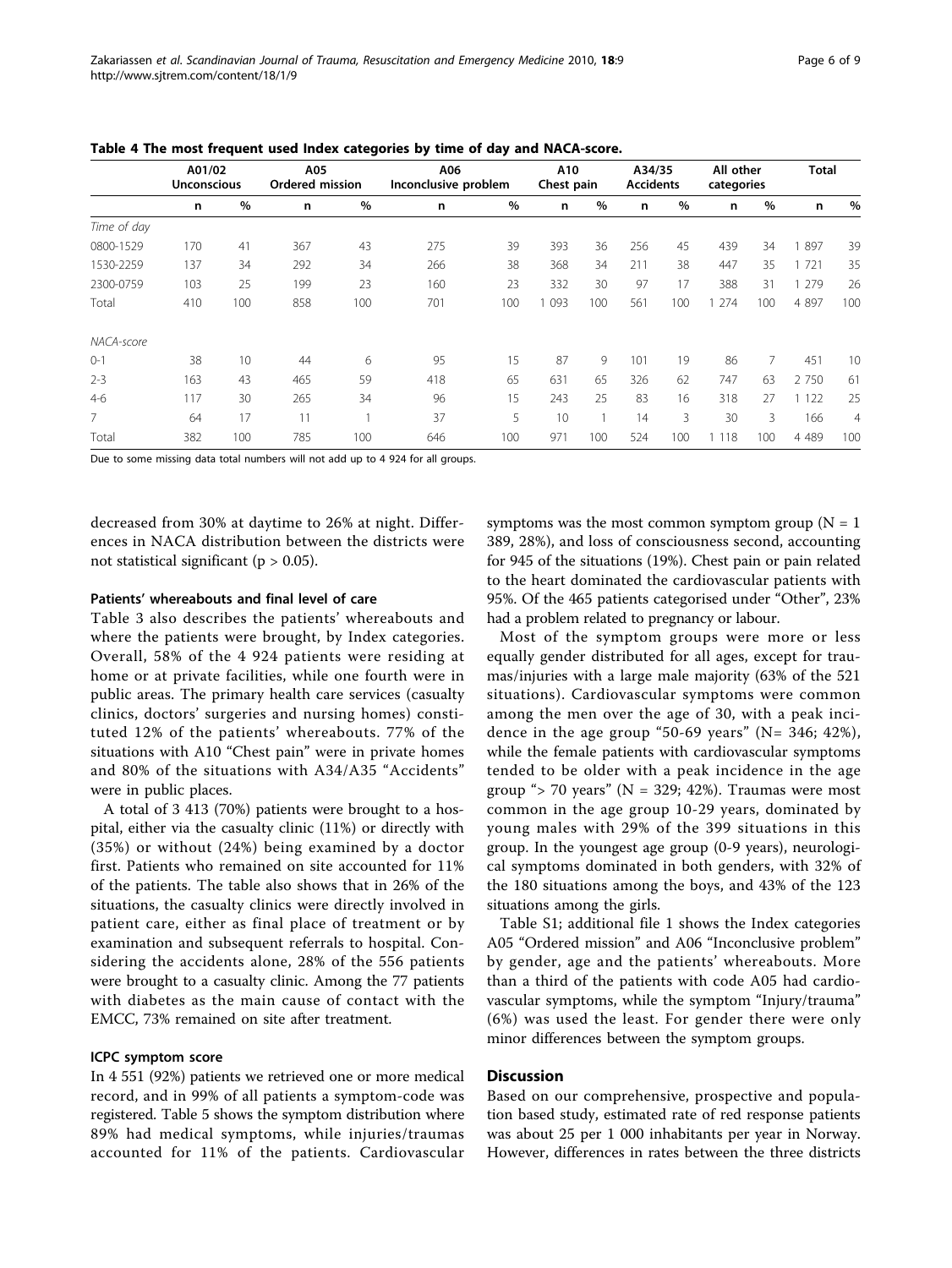| <b>ICPC</b> symptoms              | ICPC-code (n)        | N       | %              | Rate per<br>1000/year | <b>National</b><br>estimate/year |
|-----------------------------------|----------------------|---------|----------------|-----------------------|----------------------------------|
| Cardiovascular                    |                      | 1 3 8 9 | 28             | 6.8                   | 31 100                           |
| Chest/heart pain                  | A11 (808) K01 (513)  |         |                |                       |                                  |
| Other cardiovascular symptoms     | K29 (68)             |         |                |                       |                                  |
| Loss of consciousness             |                      | 945     | 19             | 4.6                   | 21 200                           |
| Syncope/coma                      | A06/07 (945)         |         |                |                       |                                  |
| Respiratory                       |                      | 472     | 10             | 2.3                   | 10 600                           |
| Dyspnoea/breathing problems       | R02/04 (430)         |         |                |                       |                                  |
| Other respiratory symptoms        | R29 (42)             |         |                |                       |                                  |
| Neurological                      |                      | 592     | 11             | 2.9                   | 13 300                           |
| Convulsion                        | N07 (324)            |         |                |                       |                                  |
| Other neurological symptoms       | N29 (268)            |         |                |                       |                                  |
| Digestive                         |                      | 195     | $\overline{4}$ | 1.0                   | 4 400                            |
| Abdominal pain/cramps             | D01 (113)            |         |                |                       |                                  |
| Other digestive symptoms          | D29 (82)             |         |                |                       |                                  |
| Psychiatric                       |                      | 296     | 6              | 1.5                   | 6 600                            |
| Acute alcohol abuse               | P16 (113)            |         |                |                       |                                  |
| Other psychiatric symptoms        | P29 (182)            |         |                |                       |                                  |
| Injury/trauma                     |                      | 531     | 11             | 2.6                   | 11 900                           |
| Laceration/cut, skin              | S18 (101)            |         |                |                       |                                  |
| Other skin symptoms other         | S29 (34)             |         |                |                       |                                  |
| Other musculoskeletal symptoms    | L29 (396)            |         |                |                       |                                  |
| Other                             |                      | 465     | 10             | 2.3                   | 10 400                           |
| Endocrine/metabolic symptoms      | T <sub>29</sub> (11) |         |                |                       |                                  |
| Urinary/male genital symptoms     | U29 (7) Y29 (5)      |         |                |                       |                                  |
| Pregnancy/female genital symptoms | W29 (106) X29 (1)    |         |                |                       |                                  |
| Assault/harmful event/problem     | Z25 (12)             |         |                |                       |                                  |
| General symptoms                  | A29 (317)            |         |                |                       |                                  |
| Eye symptoms                      | F29 (6)              |         |                |                       |                                  |
| Not classified                    |                      | 39      | $\mathbf{1}$   | 0.2                   |                                  |
| Subtotal                          |                      | 4 9 2 4 | 100            | 24.2                  | 110 000                          |
| Excluded patients                 |                      | 256     |                | 1.3                   |                                  |
| Total                             |                      | 5 180   |                | 25.5                  | 116 000                          |

# <span id="page-6-0"></span>Table 5 Patient distribution according to the ICPC-2 classification system with frequencies, rate and national estimate per year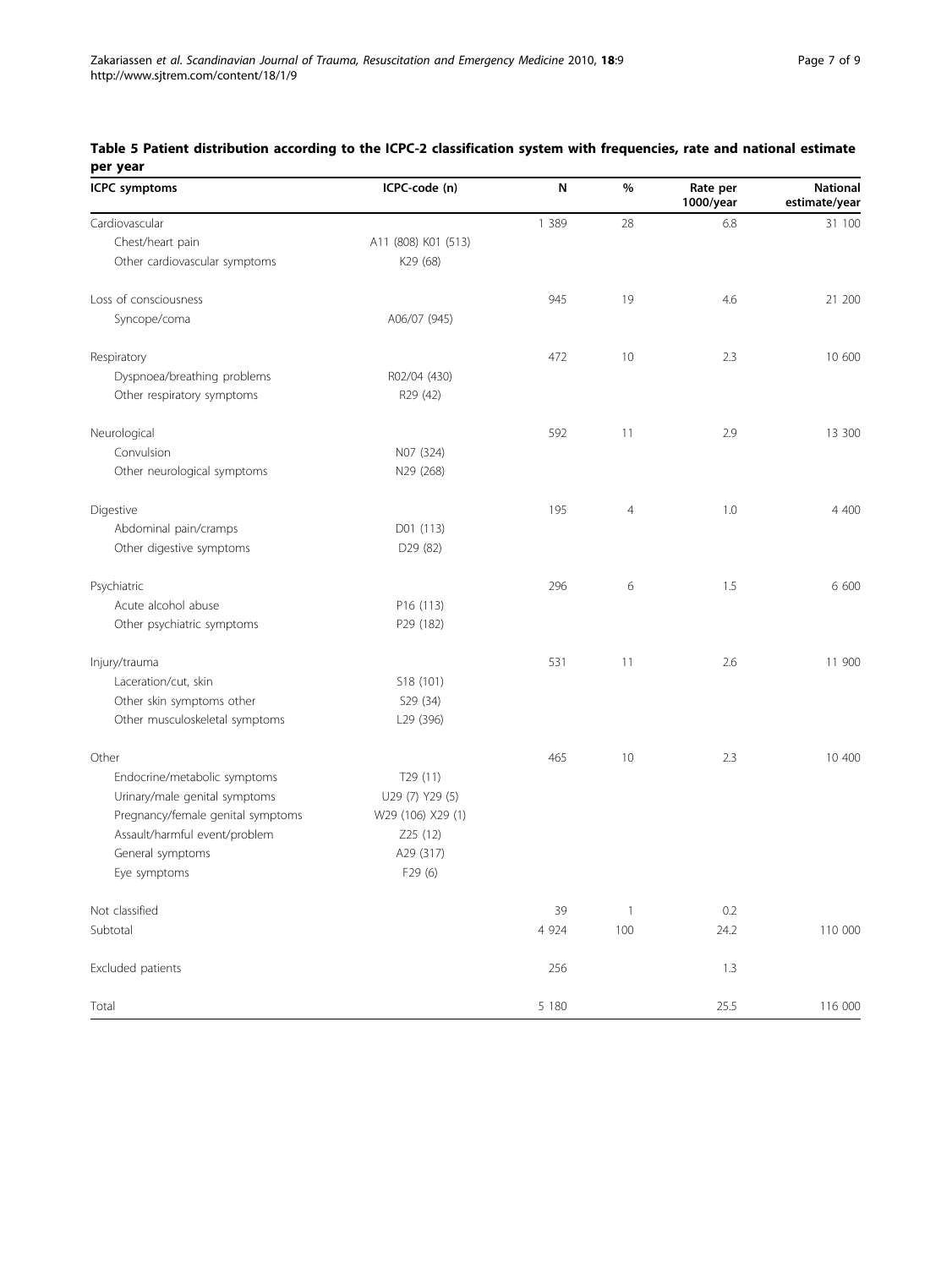were pronounced. Index category A10 "Chest pain" was the most used category (22%), while A34/A35 "Accidents" accounted for 12% of the total. More than 70% of all red responses were found to be non life-threatening situations with NACA score = 3. Nearly 60% of the patients were at home or other private facilities. 70% of the patients were brought to hospitals, 24% of them without being examined by a doctor beforehand. One fourth of the patients were brought to a casualty clinic.

The strengths of our study include its completeness, representativity, and number of variables included. In the course of a three month period we were able to prospectively collect a complete material of more than 5 000 red responses based on a population close to 820 000 inhabitants, about 20% of the Norwegian population. In nearly 90% of all situations we retrieved records from ground and air ambulances, casualty clinics, general practitioners and doctors on-call. Together with the complete set of AMIS forms, this yields a comprehensive material for analysis of the objectives of the study. There are some limitations of the study. Severity score (NACA) on patients was assessed retrospectively based on medical records and may therefore have lower accuracy (except for situations where the air ambulances had been involved and their medical records were retrieved). The presented results are based on the EMCCs' definition of an emergency based on the Index. Undertriaged patients are thus not included.

Rate of red responses in Innlandet was higher then the rates in Stavanger and Haugesund. We see no obvious explanation for this. If the percentage of NACA 4 and above was higher in Stavanger and Haugesund compared to Innlandet, it could indicate higher accuracy and a lower level of "overtriage". This was not the fact and differences in NACA distribution between the districts were not significant. The study was not designed to investigate possible differences in triage pattern between the EMCCs.

A comparable study from Norway based on 4 400 inhabitants demonstrate mainly the same distribution between the different ICPC scores. For instance, cardiovascular problems were most common with 32%, respiratory diseases 11% and psychiatric problems constituted 5% of the situations [\[7\]](#page-8-0). Accidents accounted for 16% of the situations [[7\]](#page-8-0) which is higher percentage than in our study where accidents accounted for 11%.

Patients in the age group 50 and older represented nearly 60% of all red response situations, and persons older than 70 constituted 31%. This places emphasis on some of the upcoming challenges in emergency care, both in the primary and the secondary health care system, namely an increasingly older population and therefore more pressure on the emergency systems both inside and outside hospitals. A recently published white paper emphasised this as an important challenge for the capacity and organization of the health care system in Norway [[18\]](#page-8-0). In the US, the rate of ambulance use among older patients (65 years or older) was found to be four times higher than among younger patients, all levels of responses included [\[19\]](#page-8-0).

Medical symptoms constituted 90% of all red response situations and A10 "Chest pain" was the most used Index category for a red response. Of all 39 chapters in the Index only five were used more than 8%, in which two of those represent situations where the problem was already known (A05 "Ordered mission") or the problem could not be disclosed (A06 "Inconclusive problem"). Seven of the chapters were hardly ever used and six were not used at all. A12 "Drowning" was probably not used due to season variation. To the best of our knowledge a throughout evaluation of the Index has never been performed in Norway. The necessity of 39 chapters and the content of the chapters should be evaluated. The large majority of the red responses were given a NACA score indicating non life-threatening situations. Overtriage in dispatch centres is well known and demanding on the resources involved [[20-22\]](#page-8-0).

ICPC-2 coding of the symptoms resulted in a large variation of symptoms where 90% were medical problems, with cardiovascular problems as the most common one. In the category A05 "Ordered mission" cardiovascular symptoms were most common, and in A06 "Inconclusive problem" loss of consciousness was the most common symptom. The latter was probably mainly due to patients with syncope where the obvious reason for loss of consciousness was regarded as unknown.

The results show that patients involved in emergency medical situations have of a large variety of medical problems, where the majority of the patients have a non life-threatening situation. The large variation of medical symptoms stands in contrast to a narrow use of the Index as a decision tool in the EMCCs. More focus towards the emergency system outside hospitals, including triage and dispatch, and how to best deal with "everyday" emergency problems is needed in Norway. The large variety of symptoms and conditions may for instance indicate a need for more diagnostic competence at the scene of the patients. Doctors on-call in the emergency primary care services has to be more involved in emergency situations. More clinical assessment up front may lead to better medical care and to more relevant transportation routes. This challenge is addressed in a plan of action for the future emergency primary health care service in Norway [\[23](#page-8-0)].